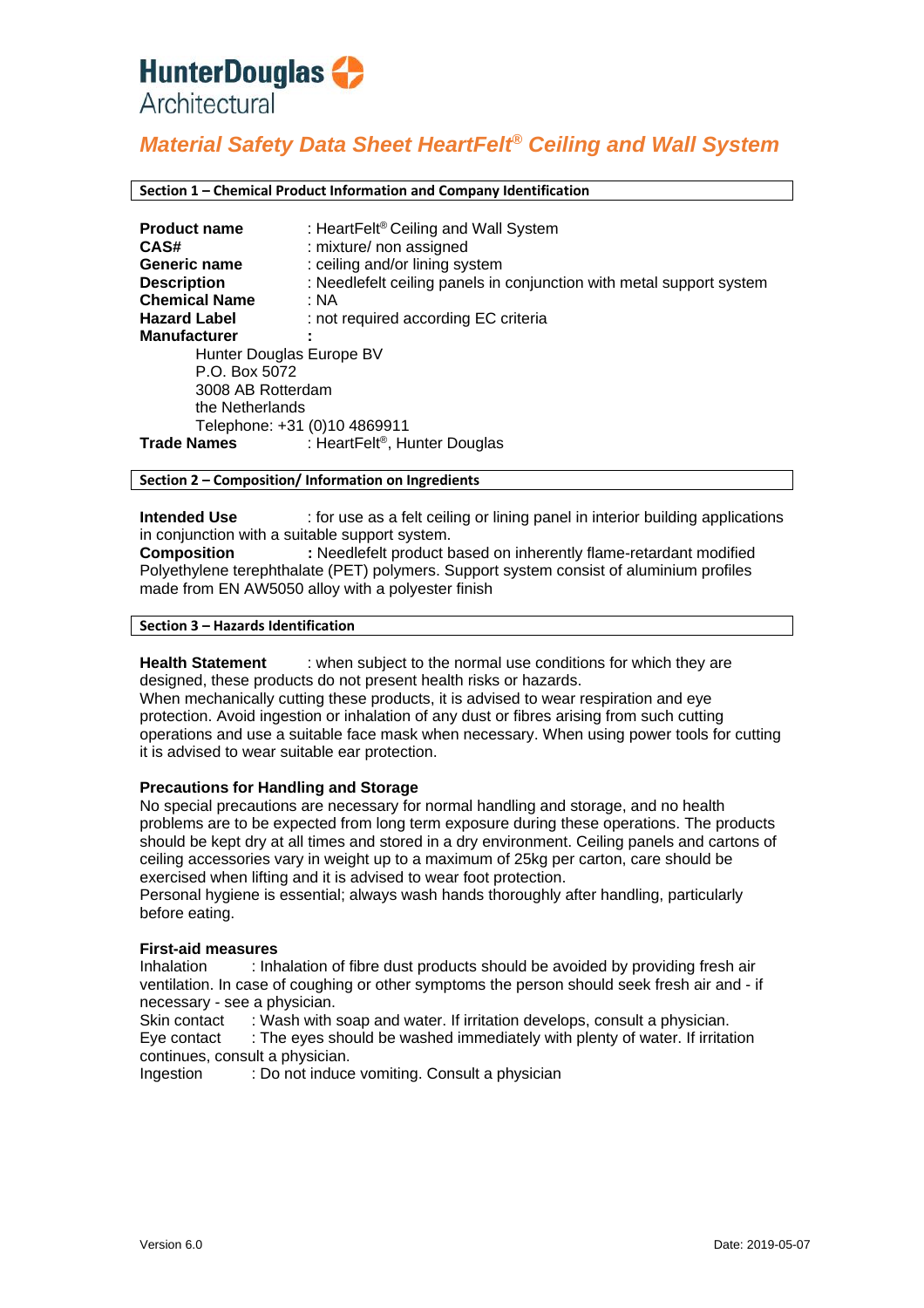

**Section 4 – Fire Properties**

## **Method used** : EN 13501-1

## **Reaction to Fire Class** :

- A2,s1,d0 for all metal elements with polyester coating
- B,s1,d0 for HeartFelt® Ceiling and Wall panels

**General Fire Hazards** : all products in their normal shape are classified as non- or hardly combustible. In its use-shape there is no potential for fire or explosion.

**Extinguishing Media** : Carbon dioxide (CO<sub>2</sub>), water, water fog, dry chemical. Any cooling or oxygen excluding method.

**Fire Fighting Instructions** : Hazardous burning / decomposition products: Oxides of Carbon (CO, CO2), oxides of Phosphorus and toxic low-molecular-weight organic compounds (e.g. aldehydes, organic acids, polymer fragments) depending on temperature and air supply. Use of self-contained breathing apparatus is advised.

## **Section 5 ‐ Handling and Storage**

**Handling Procedures** : use protective equipment as described in section 6 of this material safety data sheet when handling products.

**Storage Procedures** : warehouse storage should be in accordance with package directions, if any. Material should be kept dry and protected from the elements.

**Section 6 – Exposure Controls/ Personal Protection**

#### **General Exposure Guidelines**

Protective equipment should be provided as necessary to prevent cuts and/or irritation to eyes, skins, respiratory tract and hearing, and to keep exposure levels below the applicable exposure limits. Personal hygiene is essential; always wash hands thoroughly after handling, particularly before eating.

## **Personal Protective Equipment**

General : jewellery like rings, bracelets and hangers should not be worn during any execution of works. Shoelaces should be tightened as should be any clothing pieces that pose a risk of snagging.

**Eyes/ Face** : safety glasses with side shields are recommended to keep dust out of eyes.

**Hands** : leather or cotton gloves should be worn to protect against cuts from sharp edges and corners.

**Head** : head protection should be worn to protect against falling elements **Feet** : S3 class safety shoes should be worn to protect against cuts and crushing. **Body** : Loose-fitting, snag-free, long-sleeved, long-legged clothing should

be worn to protect skin from cuts and irritation.

**Section 7 – Physical & Chemical Properties**

| Appearance<br>colour.                                              | : thermo-shaped needlefelt ceiling and lining panels, finished in any |  |
|--------------------------------------------------------------------|-----------------------------------------------------------------------|--|
| Odour                                                              | : no significant odour                                                |  |
| <b>Physical state</b>                                              | : solid                                                               |  |
| <b>Density</b>                                                     | : ca. 600 gr/m <sup>2</sup>                                           |  |
| <b>Melting point</b>                                               | : PET 513- 523 K                                                      |  |
| Thermal conductivity : unknown                                     |                                                                       |  |
| Thermal exp. coefficient: PET 0.8 10 <sup>-4</sup> K <sup>-1</sup> |                                                                       |  |
| <b>VOC</b>                                                         | : release of Formaldehyde according EN 13964:2014 all executions,     |  |
| class E1. French decree no. 02011-321, March 2011: class A+        |                                                                       |  |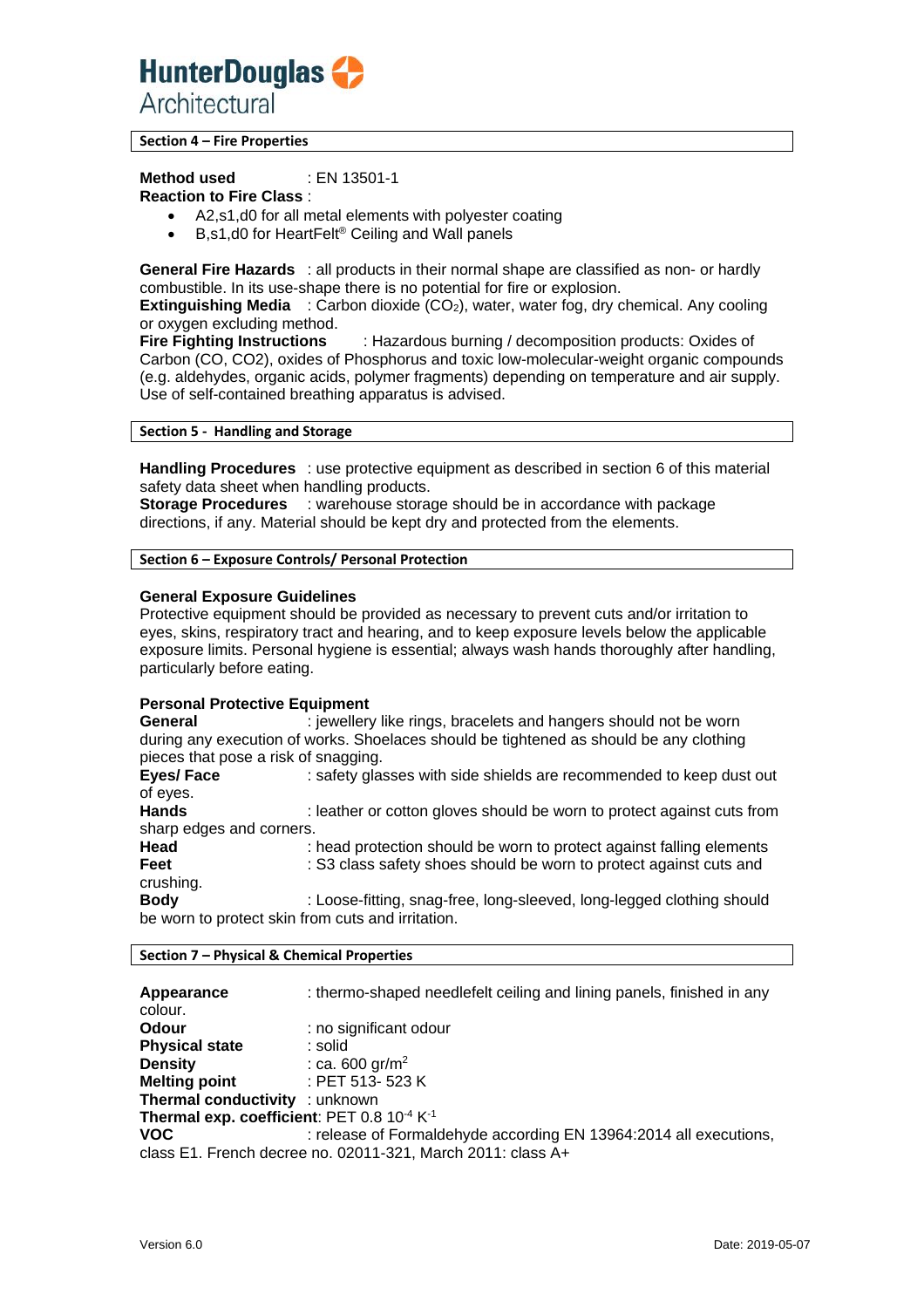

#### **Section 8 – Chemical Stability and Reactivity Information**

**Chemical stability** : this is a stable material. This product is not reactive. **Hazardous decomposition**: will not occur under normal use conditions **Hazardous polymerisation**: will not occur under normal use conditions

## **Section 9 – Toxicological and Ecological Information**

## **Toxicological information:**

No specific data on toxicology are available. To date, proper use of these needlefelt products has not been associated with a special hazard or any detrimental effects on health. In analogy to standard polyethylene terephthalate products we expect that HeartFelt<sup>®</sup> does represent only a minor health hazard:

Acute oral toxicity : none or only a minor toxicity is possible Primary irritation effects: Skin : none or only a weak irritation is possible Eye : irritation caused by fibre dusty is possible respiratory tract : irritation caused by fibre dusty is possible

## **Ecological information:**

No specific data on eco-toxicology are available. In analogy to standard polyethylene terephthalate fibre products we expect that also HeartFelt® does represent only a minor environmental hazard as the needlefelt products are in general insoluble in water, not readily biodegradable and mechanically separable.

If subsequent processing involves the use of water, the waste water should be given the appropriate treatment in a purifying plant, in line with local regulations.

#### **Section 10 – Disposal Considerations**

## **Waste Disposal**

Waste products are not hazardous and their disposal should be in accordance with local, national and international laws and regulations.

## **End of Life Treatment**

The HeartFelt<sup>®</sup> Ceiling and Wall system is designed for 100% disassembly. All connections are mechanical and are easy to take apart. Individual elements can be directly reused or refurbished and re-used. When reuse is not achievable then recycling may be considered. In specialised processing plants PET fibres can be remade into base polymers. Aluminium is a valuable resource and can be 100% recycled at end of life without loss of quality. Recycling of aluminium reduces use of primary resources, reduces  $CO<sub>2</sub>$  emissions and helps to conserve the environment.

## **Section 11 – Other Information**

HeartFelt® is an article made of manmade fibres and is not subject to European Regulation (EC) 1907/2006 on registration, evaluation and authorization of chemical substances (REACH). Safety Data Sheets or Chemical Safety Reports according to Art. 31 resp. Art. 14 of this regulation are therefore not required. This data sheet was established following Annex II of this regulation. The raw- and auxiliary materials used for the manufacturing of HeartFelt® are predominantly concerned by this regulation.

#### **Prepared for** :

Hunter Douglas Europe BV P.O. Box 5072 3008 AB Rotterdam the Netherlands Telephone: +31 (0)10 4869911 Fax: +31 (0)10 4869901